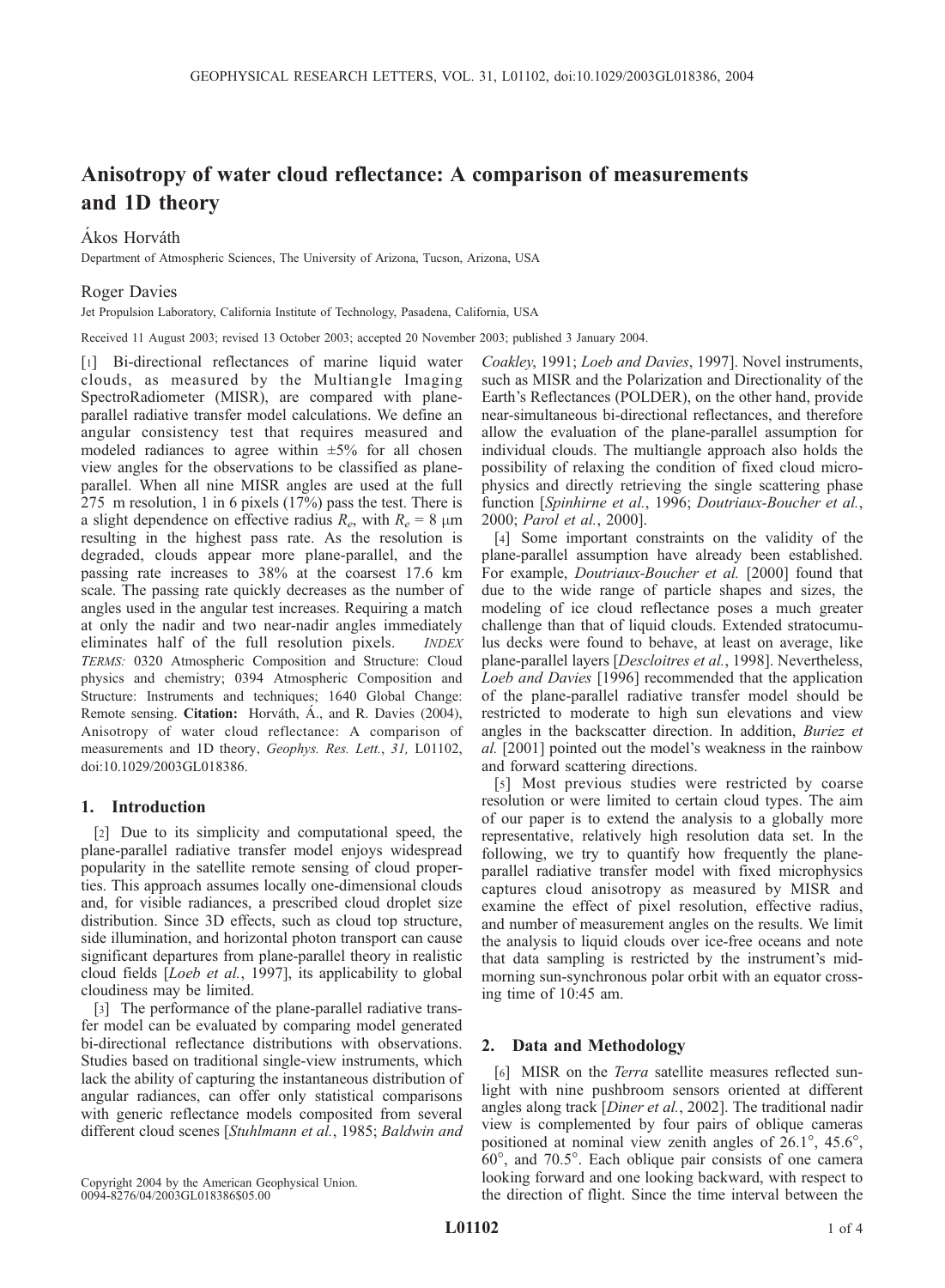two most oblique observations is 7 min, the instrument allows almost instantaneous sampling of the bi-directional reflectance field. The sampling, however, is limited to the nine fixed angles in a single azimuthal plane, determined by the flight direction with respect to the sun. Of the four available spectral channels, only the red band (672 nm) is used in this study since this offers the highest resolution. The cross-track resolution is 275 m, while the along-track resolution increases with view angle, from 214 m at nadir to 707 m at the most oblique angle. The along-track sample spacing, however, remains at 275 m.

[7] We used a total of 28 orbits from two particular days orbits 6956 – 6969 acquired on April 9, 2001, and orbits 15330 – 15343 collected on November 5, 2002. Only maritime clouds between  $60^{\circ}$ N and  $60^{\circ}$ S were considered. Areas contaminated with sea ice were carefully removed from each orbit. Moderate-Resolution Imaging Spectroradiometer (MODIS, also on Terra) cloud phase data were remapped to the MISR swaths and used to filter out mixed phase and ice clouds. The red band spectral radiances were then corrected for Rayleigh scattering and ozone absorption. Rayleigh correction used the method outlined in *Wang and* King [1997] with remapped MODIS cloud top pressures as input. Ozone absorption cross sections provided by Burkholder and Talukdar [1994] were integrated over the MISR spectral response function and used in conjunction with remapped Total Ozone Mapping Spectrometer (TOMS) columnar ozone abundances. Gaseous absorption by other constituents, such as water vapor, was negligible.

[8] The measured anisotropy of cloud reflectance was then directly compared with plane-parallel calculations performed by the discrete ordinate code DISORT [Stamnes et al., 1988]. No aerosols were included in the model and the ocean surface was assumed to be Lambertian with an albedo of 5%. To account for the inadequacy of the surface reflectance model, clouds with an optical thickness below 3 were excluded from the analysis. The single scattering phase function was obtained from Mie theory assuming a typical gamma droplet size distribution. In addition to our reference case with an effective radius of  $R_e = 8 \mu m$ , we also made calculations for  $R_e = 5 \mu m$ , and  $R_e = 15 \mu m$ .

[9] A simple angular consistency test was then applied to the data. A pixel passes our plane-parallel test if there is an optical thickness for which the measurements match planeparallel radiative transfer model radiances at all angles within a given relative tolerance. The tolerance is arbitrarily set to  $\pm 5\%$ , which is sufficiently larger than the 1% accuracy of the relative radiometric calibration of the nine cameras [Bruegge et al., 2002]. An example is shown in Figure 1. In panel (a) a plane-parallel model cloud of optical thickness 37 fits the measurements reasonably well, and thus passes the test. In panel (b), however, the model cannot explain the observed cloud anisotropy within the retrieved optical thickness range of 15 to 40, and hence fails the test.

[10] We note here that coregistration of the multiangle views at cloud level poses a considerable challenge. There may be navigation errors, biasing our passing rates low at the highest resolutions  $\ll 1.1$  km). More generally, parallax effects due to cloud height and motion have to be considered. Here we accounted for parallax by using the 70-km domain averaged winds and heights routinely obtained from stereo matching in the MISR wind retrieval algorithm



Figure 1. Comparison of measured and plane-parallel angular reflectances at a resolution of 275 m. (a) Cloud passes the angular test. (b) Cloud fails the angular test. Both examples are from block 118 (centered at 34°S, 113°E) of orbit 6156. The solar zenith angle is  $33^\circ$  and the measurements are approximately in the  $40^{\circ}/220^{\circ}$  azimuthal plane. Data points with negative (positive) view zenith angles are in the forward (backward) scattering direction.

[Horváth and Davies, 2001], assuming constancy within each domain for computational expediency. The uncertainty due to this assumption was tested against the MISR operational reprojected radiances for cloud tops at a 2.2 km resolution and found to introduce an additional uncertainty in the passing rates of about 2% at that resolution. Combining sampling errors due to natural variability, the overall uncertainty in our passing rates is about 5% at 2.2 km resolution. The coregistration error decreases at coarser resolution, but may bias the passing rates low at the highest resolutions (<1.1 km).

## 3. Results

#### 3.1. Dependence on Cloud Droplet Effective Radius

[11] Table 1 gives the passing rates, at 275 m resolution and averaged over the 28 orbits, for the three different effective radii we considered. In general, approximately one pixel in six passes our test. The best agreement between model and observations is obtained with an effective radius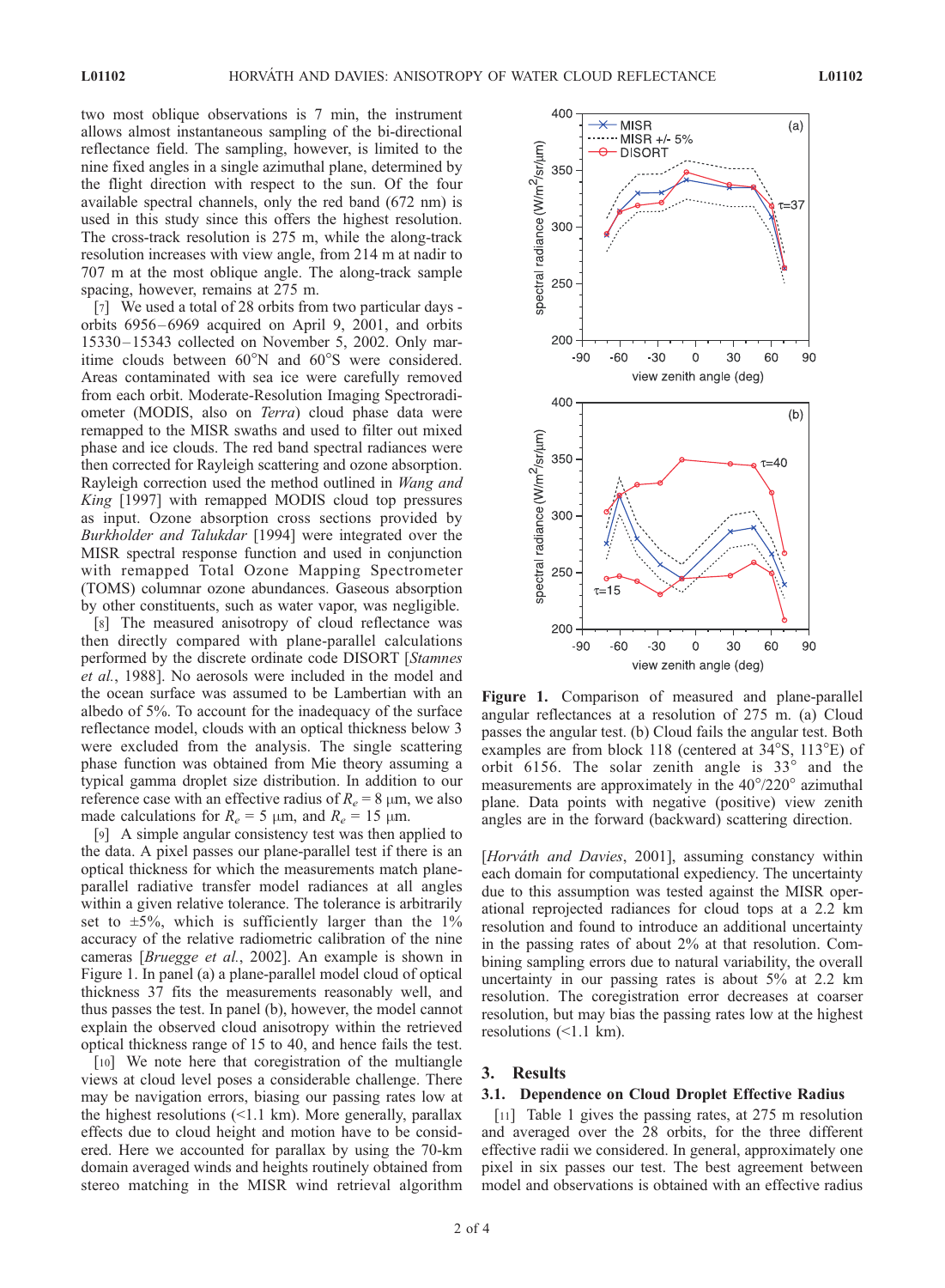Table 1. Average Passing Rate at a Resolution of 275 m vs. Effective Radius

| Passing Rate |
|--------------|
| 16%          |
| 17%          |
| 14%          |
|              |

of 8  $\mu$ m, while a radius of 15  $\mu$ m yields the worst results. Comparison of the passing rates for individual cloud scenes (not shown) reveals that in the vast majority of cases the  $15 \mu m$  effective radius model is clearly less adequate than the 8  $\mu$ m model. The 5  $\mu$ m effective radius model, on the other hand, compares much more favourably with the  $8 \mu m$ model, with only slightly smaller passing rates most of the time

[12] The scarcity of well established global climatologies of cloud droplet effective radius makes it difficult to put the above results in perspective. The near-global survey of Han *et al.* [1994] estimated the mean effective radius as  $\sim$ 12  $\mu$ m for marine clouds. This would imply that, on average, the angular reflectance pattern measured by MISR is more isotropic than the plane-parallel prediction corresponding to this global value. A possible explanation could be that cloud top structure makes reflected radiation more diffuse and less anisotropic compared to the plane-parallel radiative transfer model. In situ measurements [Miles et al., 2000] and a global POLDER data set [Bréon and Colzy, 2000], however, suggest a typical cloud droplet effective radius that is a couple of microns smaller than the value of Han et al. [1994]. This is also more consistent with our findings. We note, however, that the effective radius that yields the highest passing rates is representative only of clouds that match the plane parallel model, and not necessarily representative of global cloudiness.

#### 3.2. Dependence on Resolution

[13] Figure 2 shows the passing rate as a function of pixel resolution for our reference case ( $R_e = 8 \mu m$ ). In general, clouds appear more and more plane-parallel as the resolu-



Figure 2. Angular test passing rate vs. pixel resolution for  $R_e = 8 \mu m$ . Error bars correspond to the standard error in the mean.



Figure 3. Angular test passing rate vs. number of cameras for  $R_e = 8 \mu m$ .

tion is degraded. However, even at the coarsest resolution of 17.6 km, no more than 38% of the pixels pass the angular consistency test. The better agreement, at coarser resolutions, between the 1D model and measurements might be due to the partial cancellation of 3D effects. For instance, sunlit and shadowy cloud sides are averaged together, and the net horizontal photon transport is decreased at lower resolutions.

#### 3.3. Dependence on Number of Cameras

[14] We also investigated how the results change as more and more oblique cameras are added to the angular test (see Figure 3). As expected, the passing rate decreases as the number of angles (at which matches between model and measurement are required) increases. The decrease is close to linear at the 17.6 km scale, while at the resolution of 275 m the largest change already occurs when two more cameras are used in addition to the nadir view. Adding the two near-nadir angles to the test eliminates half of the full resolution pixels.

## 4. Summary

[15] Multiangle radiances acquired by MISR have been analyzed to evaluate the validity of the plane-parallel cloud assumption. We devised a simple angular test that compares the measured cloud anisotropy with model predictions. At the 5% relative tolerance level only a modest percentage, 17% or 1 pixel in 6, of the highest resolution data pass our test. The results are calculated assuming constant cloud microphysics, tuned to give a maximum passing rate with an effective radius of  $R_e = 8 \mu m$ . Dynamic adjustment of cloud microphysics might give slightly higher passing rates.

[16] There is a clear dependence of passing rate on pixel resolution. The passing rate first increases as the resolution is degraded, then it levels off at larger spatial scales. Even at the coarsest resolution, no more than 38% of the pixels pass the angular test. While the passing rates at the highest resolutions (<1.1 km) have slightly higher uncertainty and a likely negative bias due to possible coregistration errors, the secular rise of passing rate with degraded resolution is not a coregistration issue. Rather, as the subpixel details of a scene become